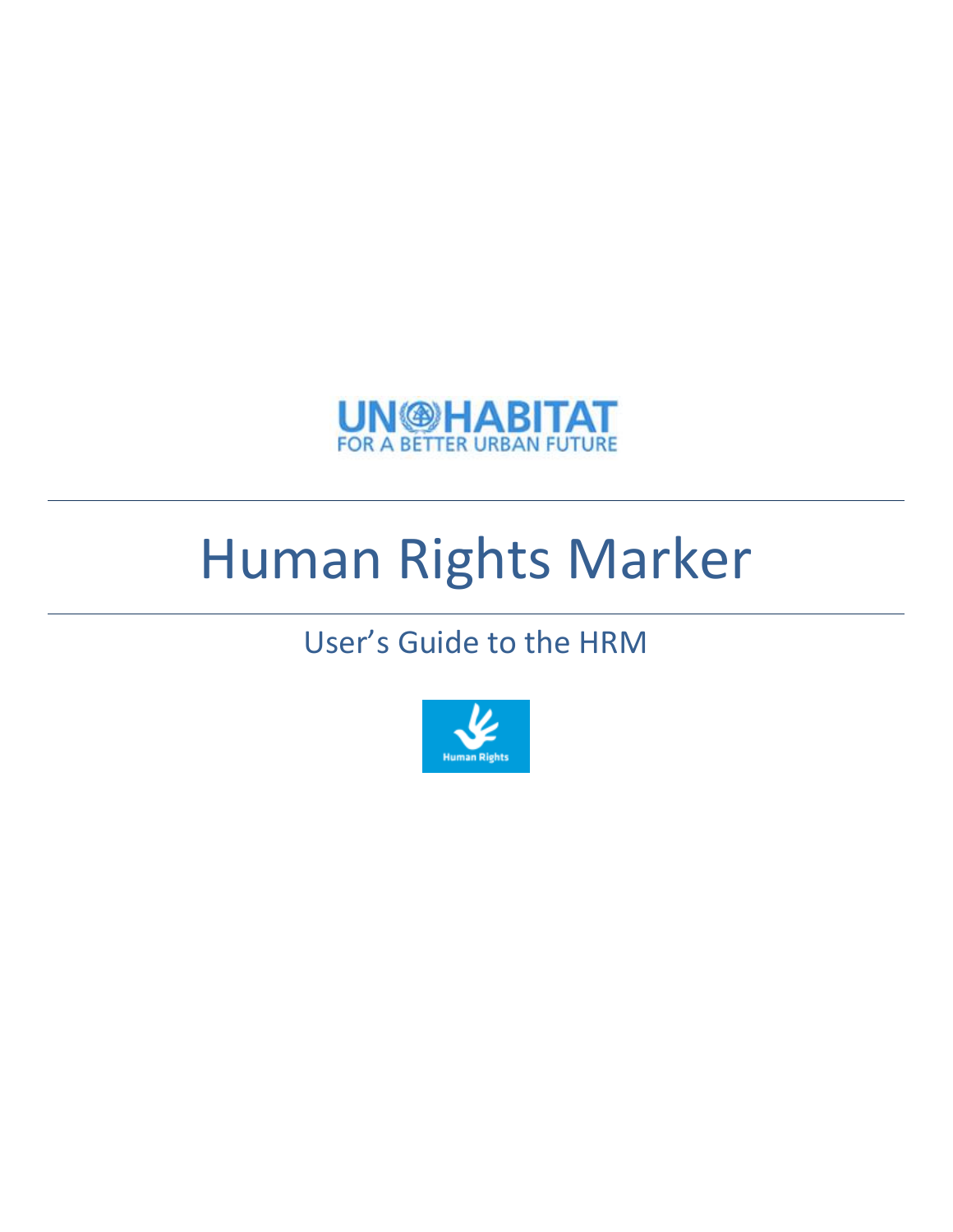# **THE UN-HABITAT HUMAN RIGHTS MARKER (HRM)**

The overall goal of the HRM is to strengthen programmatic synergies and ensuring that project outcomes reach all intended beneficiaries, particularly persons in vulnerable situations. As a result, an effective integration of cross-cutting issues will also increasingly enable the replication and up-scaling of projects.

While mainstreaming of the Human Rights-Based Approach (HRBA) is a responsibility for all staff-members, project managers retain primary responsibility for ensuring mainstreaming throughout the UN-Habitat project cycle. The Human Rights Mainstreaming Coordination Team (located in the Housing Unit, Housing and Slum Upgrading Branch) stands ready to provide training and advisory services upon request.

The **HRM is a mainstreaming tool** that serves two main purposes:

- **Quality assurance**. The HRM assures the quality of projects at the level of the Project Advisory Group (PAG), and thus increase accountability and transparency through its monitoring function.
- **Capacity-building.** The HRM builds the capacity of UN-Habitat to integrate cross-cutting issues in the project cycle by providing guidance and sharing knowledge, including through staff self-assessment.

At the project planning and design stage, a self-assessment rating should be recorded in the Projects Accrual and Accountability System (PAAS) by the project manager prior to submitting the Project Document to the PAG for review and approval. A UN-Habitat project for consideration of the PAG must receive a final rating of '1' or more by Human Rights Mainstreaming Coordination Team in order to be approved. This final rating will be recorded in PAAS. Projects rated '0' (i.e. blind/negative rating by the respective cross-cutting teams) will be disallowed to move to the UMOJA stage to access funding.

Projects aimed at strengthening internal UN-Habitat procedures and practices will not be graded according to the UN-Habitat Human Rights Marker, nor will projects where a funding agreement already has been reached.

# **FAMILIARISING YOURSELF WITH THE HRM**

- 1. **At what stage should I familiarise myself with the HRM?** Read through the HRM before beginning a project proposal to familiarise yourself with the requirements.
- 2. **Where can I find the HRM?** The HRM is available on the Intranet under Cross-cutting Issues, PAG pages and on PAAS.

*The UN-Habitat Human Rights Marker User's Guide was revised on 28 June 2016.*

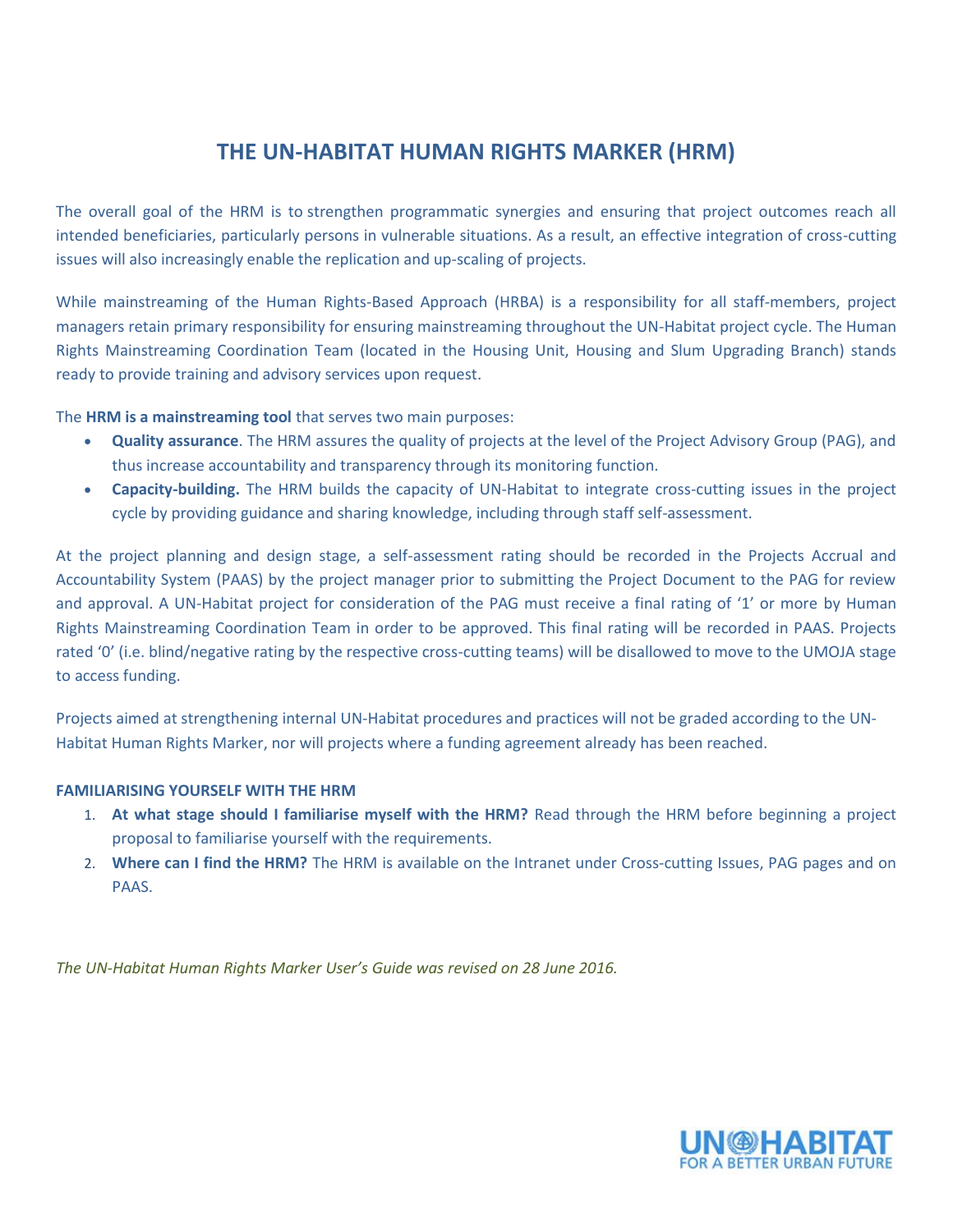# **1 HUMAN RIGHTS AWARE**

### Relevant **human rights references** and **analysis of human rights situation**

- Where appropriate, make sure that references to **human rights are spelled out as human rights.** Using internationally agreed human rights language, misunderstandings are avoided and the importance of legal internationally recognized rights is emphasized. Also, identification of and reference to human rights is a precondition for the HRBA. Investigate whether the State and other actors are bound by **human rights obligations**  in the Constitution and legislative framework of the country, and in international human rights instruments. *Further guidance: [UN-Habitat \(2015\), Programmatic Guidance Note for UN-Habitat staff: Promotion and Protection](http://unhabitat.org/books/programmatic-guidance-note-for-un-habitat-staff-promotion-and-protection-of-human-rights/)  [of Human Rights](http://unhabitat.org/books/programmatic-guidance-note-for-un-habitat-staff-promotion-and-protection-of-human-rights/)*
- Ensure that there is an **analysis of the human rights situation** in the problem description, project rationale, central issue addressed and/or human rights strategy. Consult the recommendations and reports issued by UN Treaty Bodies, UN Special Rapporteurs, the Universal Periodic Review (UPR) and National Human Rights Institutions, which provide useful information on the human rights situation, and recommendations on actions for improvement that can be used as entry-points.

*Further guidance:* **UN-Habitat Housing Rights and Human Rights Briefs** are provided to colleagues upon request for guidance on the human rights situation in a country and the recommendations made by UN review mechanisms. Available at the Human Rights Intranet page: <http://habnet.unhabitat.org/service/human-rights>**.**

# Addresses **rights of people in situations of vulnerability**

- The 2030 Agenda for Sustainable Development emphasizes that **no one should be left behind in development**, and that **the furthest behind should be reached first**. Vulnerability is determined through an analysis of intersectional circumstances or factors within a specific context which places a group of people, a community or individuals at risk of human rights violation/s. Vulnerability can change due to context and time, and no group is 'inherently' vulnerable.
- **People in situations of vulnerability** may include, but is not limited to: e.g. poor, residents in informal settlements/slums, persons facing – or at risk facing – forced evictions, homeless persons, children, youth, elderly, persons with disabilities, displaced persons, refugees and migrants, indigenous peoples, minorities, people living with HIV/AIDS, persons of diverse sexual orientations and gender expressions, as well as women in all these categories.

#### Plans to collect **disaggregated data** in project document and/or log frame

- **Disaggregated data can reveal disparities and inequalities** between different groups and reveal discrimination faced by some groups in enjoying their human rights. It therefore important that projects plan to collect disaggregated data, to make it possible to fully reveal the extent of inequalities, and to measure progress related to the enjoyment of human rights of various groups.
- It is recommended that **disaggregation is based on the prohibited grounds of discrimination** stated in the Universal Declaration of Human Rights (race, colour, sex, language, religion, political or other opinion, national or social origin, property, birth or other status) and prohibited grounds stated in the national legislation.

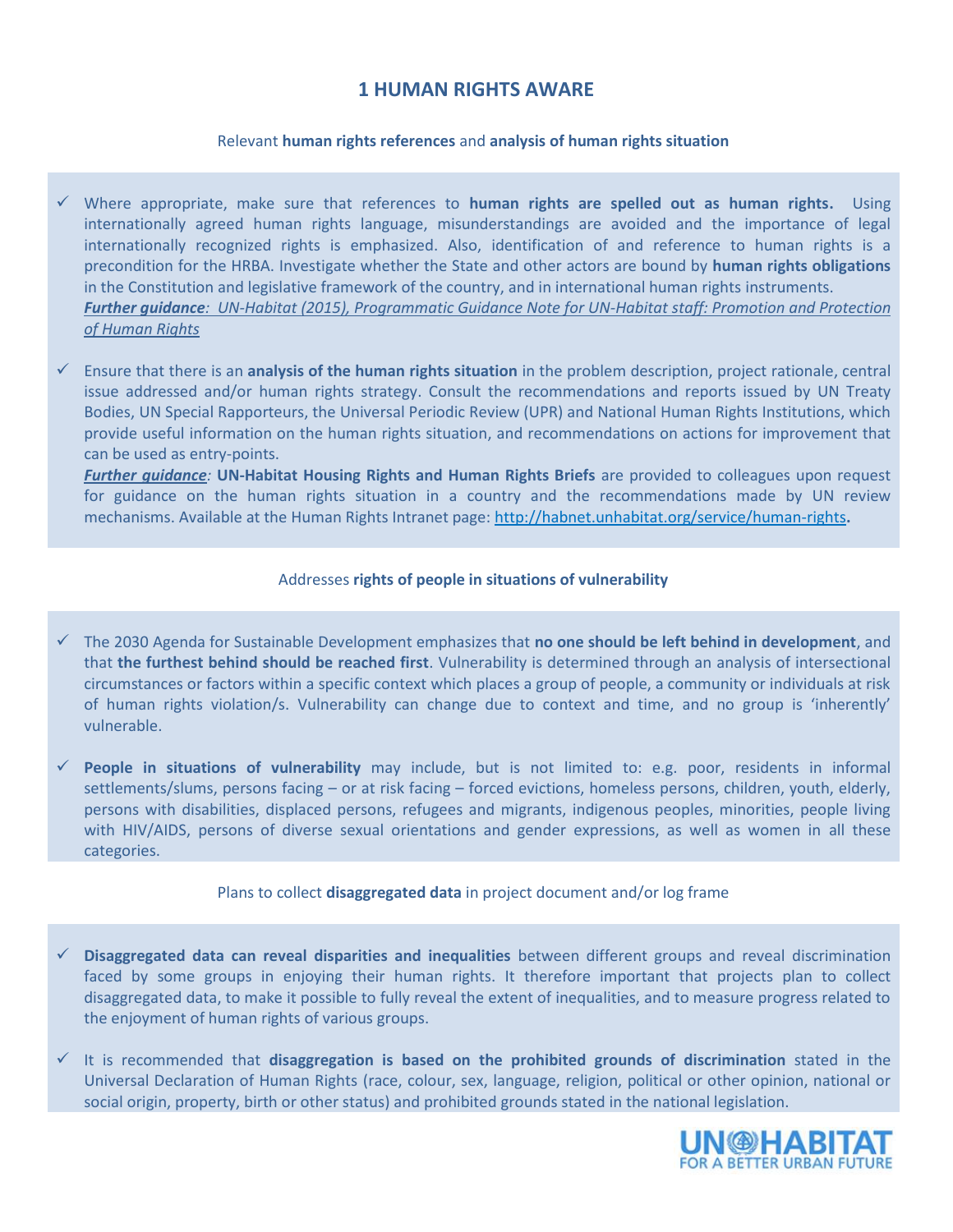**Baselines should contain disaggregated data** to ensure that the project targets those in vulnerable situations.

*Further guidance: [OHCHR \(2015\), Guidance Note on a Human Rights-Based Approach to Data](http://www.ohchr.org/Documents/Issues/HRIndicators/GuidanceNoteonApproachtoData.pdf) – Leaving No One [Behind in the 2030 Agenda for Sustainable Development](http://www.ohchr.org/Documents/Issues/HRIndicators/GuidanceNoteonApproachtoData.pdf)*

# **2 HUMAN RIGHTS SENSITIVE**

*Include criteria from 1 and the following:*

**Rights-holders and duty-bearers** identified, their relationships analysed and capacity gap analysis carried out in stakeholder analysis

- **Identify rights-holders** and their human rights entitlements. **Identify duty-bearers**, their corresponding human rights obligations, and the specific actions that they should undertake to respect, promote and fulfil the human rights relevant to the project.
- I dentify the rights/duty relationships that are most likely to contribute to the **greatest impact** of the project.
- **Assess the capacity gaps** of rights-holders to claim their rights and the capacity gaps of duty-bearers to meet their obligations. **Participation in the capacity gap analysis** is important since a dialogue among the actors can reveal various dimensions of their capacity gaps. At the same time, rights-holders and duty-bearers learn about their rights and entitlements respectively.

*Further guidance: [UN-Habitat \(2015\), Programmatic Guidance Note for UN-Habitat staff: Promotion and Protection](http://unhabitat.org/books/programmatic-guidance-note-for-un-habitat-staff-promotion-and-protection-of-human-rights/)  [of Human Rights](http://unhabitat.org/books/programmatic-guidance-note-for-un-habitat-staff-promotion-and-protection-of-human-rights/)*

# **Focuses on people in situations of vulnerability** and log frame enables their participation

- UN projects and programmes should **focus on people in situations of vulnerability**.
- $\checkmark$  Groups and individuals targeted by the project, and especially people in vulnerable situations, must be given the opportunity to **participate in and influence** the decision-making processes that affect them. Ensuring their active, meaningful and free participation is a pre-requisite to satisfying the project objectives, quality and success.

Human Rights Strategy is linked to the log frame with specific activities, outputs and indicators promoting human rights relevant to project, and for **developing capacity gaps** of rights-holders and duty-bearers

- Make sure that it is **possible to measure** through *indicators*:
	- $\Rightarrow$  **Human rights targets and goals** in the delivery of activities and outputs;
	- $\Rightarrow$  Sustained, positive changes in the life and standard of living of rights-holders;
	- $\Rightarrow$  The ways in which the project/programme processes meet the **human rights principles and standards**, especially for people in vulnerable situations;
	- $\Rightarrow$  The goods, services and deliverables produced to **close the capacity gaps** of rights-holders to claim their rights and of duty-bearers to meet their obligations;
	- Legal, policy, institutional and behavioural **changes leading to a better performance** of rights-holders to claim their rights and duty-bearers to meet their obligations.

*Further guidance:* OHCHR (2012), *[Human Rights Indicators, A Guide to Measurement and Implementation](http://www.ohchr.org/Documents/Publications/Human_rights_indicators_en.pdf)*.

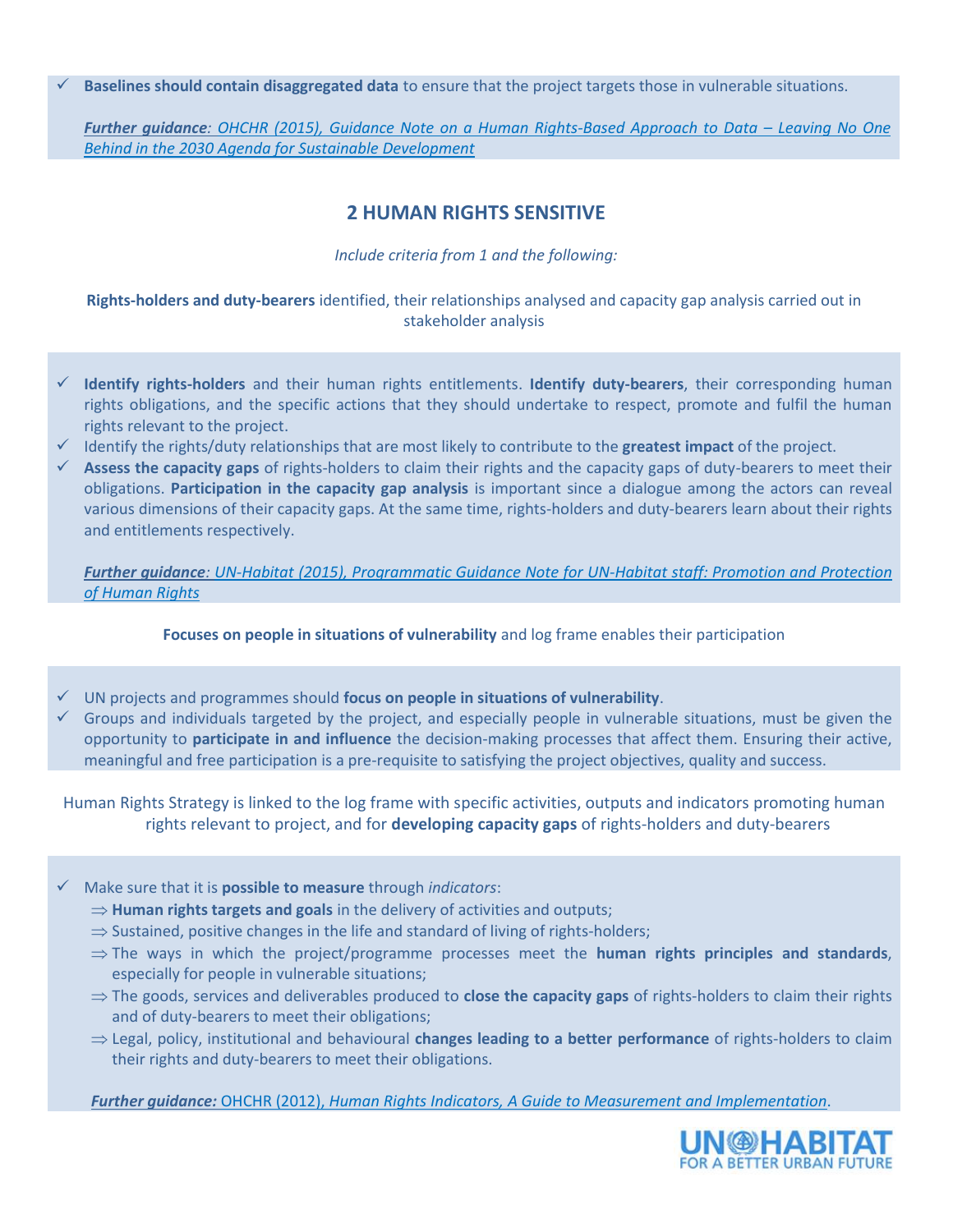# **3 HUMAN RIGHTS TRANSFORMATIVE**

*Include criteria from 1 and 2 and the following:*

Includes all **human rights principles and standards**

 Projects, programmes and policies should include all **human rights principles and standards in all stages**, i.e. planning and design, implementation, monitoring and evaluation, and in all activities, e.g. legislation, policy support, capacity building.

*Further guidance***:** UN-Habitat (2015), *[Programmatic Guidance Note for UN-Habitat staff: Promotion and Protection](http://unhabitat.org/books/programmatic-guidance-note-for-un-habitat-staff-promotion-and-protection-of-human-rights/)  [of Human Rights](http://unhabitat.org/books/programmatic-guidance-note-for-un-habitat-staff-promotion-and-protection-of-human-rights/)*



# Log frame ensures all relevant groups **meaningful participation at all stages**

- **Participation** of the targeted communities, including those in vulnerable situations, should be **ensured at all levels** including planning and design, implementation, monitoring and evaluation. The principle of participation is a vital component of policies designed to overcome social exclusion and support sustainability.
	- $\Rightarrow$  Consider what existing **participatory mechanisms** can be used to avoid the creation of parallel systems.
	- $\Rightarrow$  Consider if issues such as **social or cultural barriers, sensitivities or power dynamics** needs to be assessed, and capacities need to be built for enabling meaningful participation for everyone, including those in situations of vulnerability.

# Includes strategies to monitor implementation

- Monitoring of the human rights mainstreaming throughout the project cycle makes it **possible to identify and investigate human rights-related impediments** during project design and implementation, and **propose solutions**. Make sure that the project specifies that:
	- $\Rightarrow$  A human rights specialist or a sector expert with human rights skills is part of the implementation support team;
	- $\Rightarrow$  A **human rights analysis** is conducted during the implementation phase;
	- $\Rightarrow$  There is a **systematic reporting** on human rights in monitoring reports;
	- $\Rightarrow$  **Resources are explicitly allocated** for human rights-specific activities to support implementation.